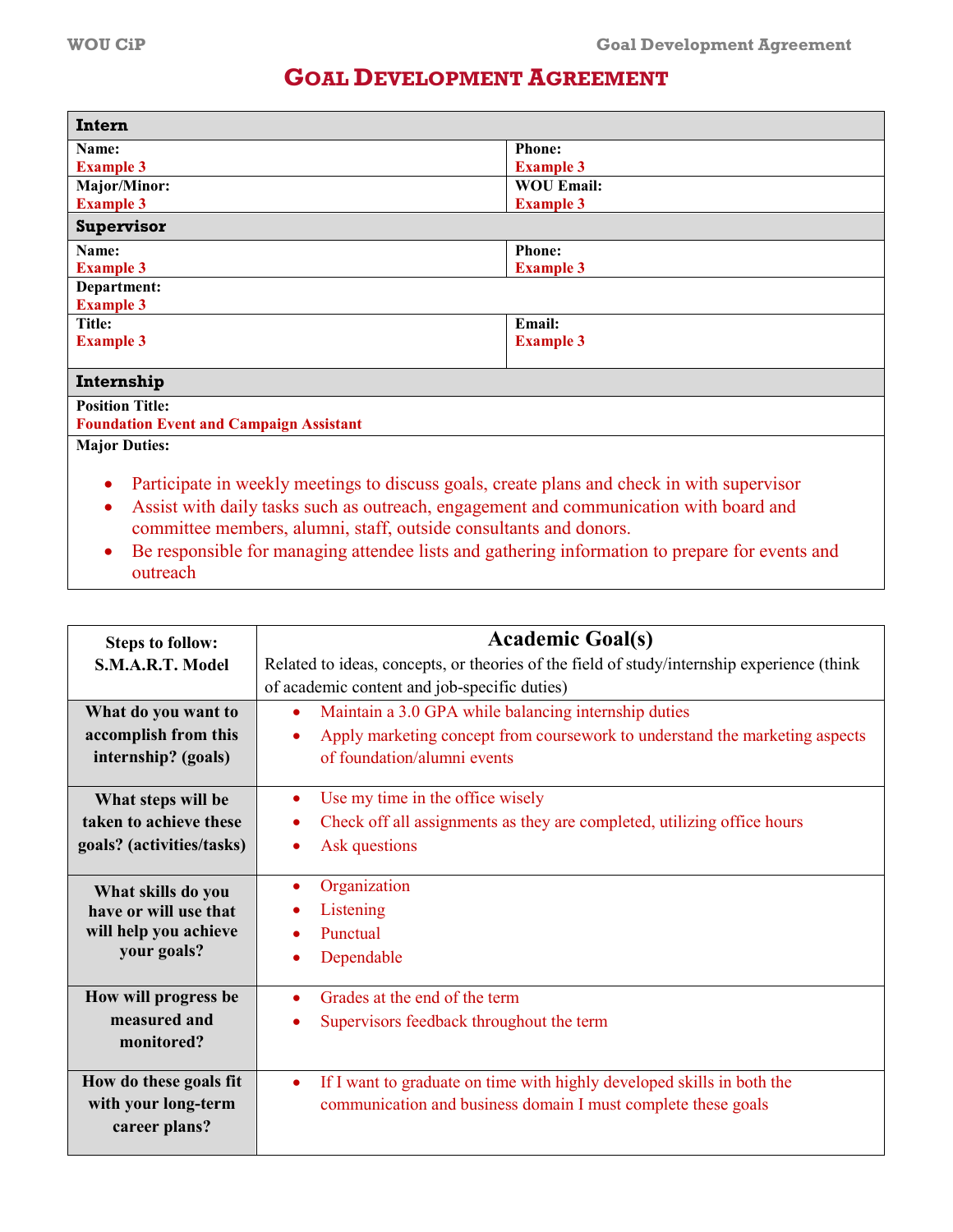|                      | This internship is a great stepping stone and learning experience that relates to<br>the jobs I wish to pursue in the future |
|----------------------|------------------------------------------------------------------------------------------------------------------------------|
| What is the deadline | End of Internship (Spring 2019)                                                                                              |
| for these goals?     |                                                                                                                              |

|                                                                                     | <b>Professional Goal(s)</b>                                                                                                                                                                                                       |  |
|-------------------------------------------------------------------------------------|-----------------------------------------------------------------------------------------------------------------------------------------------------------------------------------------------------------------------------------|--|
| <b>Steps to follow:</b><br>S.M.A.R.T. Model                                         | Job-related skills specific to the field of study/occupation, such as oral/written                                                                                                                                                |  |
|                                                                                     | communication, critical thinking, problem solving, leadership, technical, etc. (think of<br>skills employers look for)                                                                                                            |  |
| What do you want to<br>accomplish from this<br>internship? (goals)                  | From this internship I wish to become a better critical thinker and problem<br>$\bullet$<br>solver<br>Gain teamwork and leadership experience<br>Expand upon my marketing abilities through outreach and engagement (events)<br>٠ |  |
| What steps will be                                                                  | Challenge myself by listening more than usual and asking questions<br>$\bullet$                                                                                                                                                   |  |
| taken to achieve these                                                              | Work alongside staff on project and take the lead on other projects                                                                                                                                                               |  |
| goals? (activities/tasks)                                                           | Use social media to promote events as well as mailing promotion                                                                                                                                                                   |  |
| What skills do you<br>have or will use that<br>will help you achieve<br>your goals? | I hope to use my listening skills more than normal for these goals, but also critical<br>thinking and thinking outside the box                                                                                                    |  |
| How will progress be                                                                | My input on ideas along with the help I give my supervisor directly effects this goal and                                                                                                                                         |  |
| measured and<br>monitored?                                                          | can be measured that way                                                                                                                                                                                                          |  |
| How do these goals fit                                                              | Expanding my critical thinking will help me down any path I choose                                                                                                                                                                |  |
| with your long-term                                                                 | Learning how to work better as a team is important in the business and                                                                                                                                                            |  |
| career plans?                                                                       | communication industries                                                                                                                                                                                                          |  |
| What is the deadline                                                                | Every week I should make strides towards these goals                                                                                                                                                                              |  |
| for these goals?                                                                    |                                                                                                                                                                                                                                   |  |

| <b>Steps to follow:</b>                             | <b>Personal Goal(s)</b>                                                                                                                                                                            |  |  |
|-----------------------------------------------------|----------------------------------------------------------------------------------------------------------------------------------------------------------------------------------------------------|--|--|
| S.M.A.R.T. Model                                    | Related to personal growth and development, such as self-confidence, career awareness,                                                                                                             |  |  |
| What do you want to<br>accomplish from this         | clarification of work or values, time management, etc.<br>Enhance ability of communicating in a professional manner<br>Learn to communicate with people from all fields of University<br>$\bullet$ |  |  |
| internship? (goals)                                 | Understand more about the intricacies of the business side of Foundation events<br>Become more aware of what industry/career I pick                                                                |  |  |
| What steps will be                                  | Self-reflect                                                                                                                                                                                       |  |  |
| taken to achieve these<br>goals? (activities/tasks) | <b>Checklist</b>                                                                                                                                                                                   |  |  |